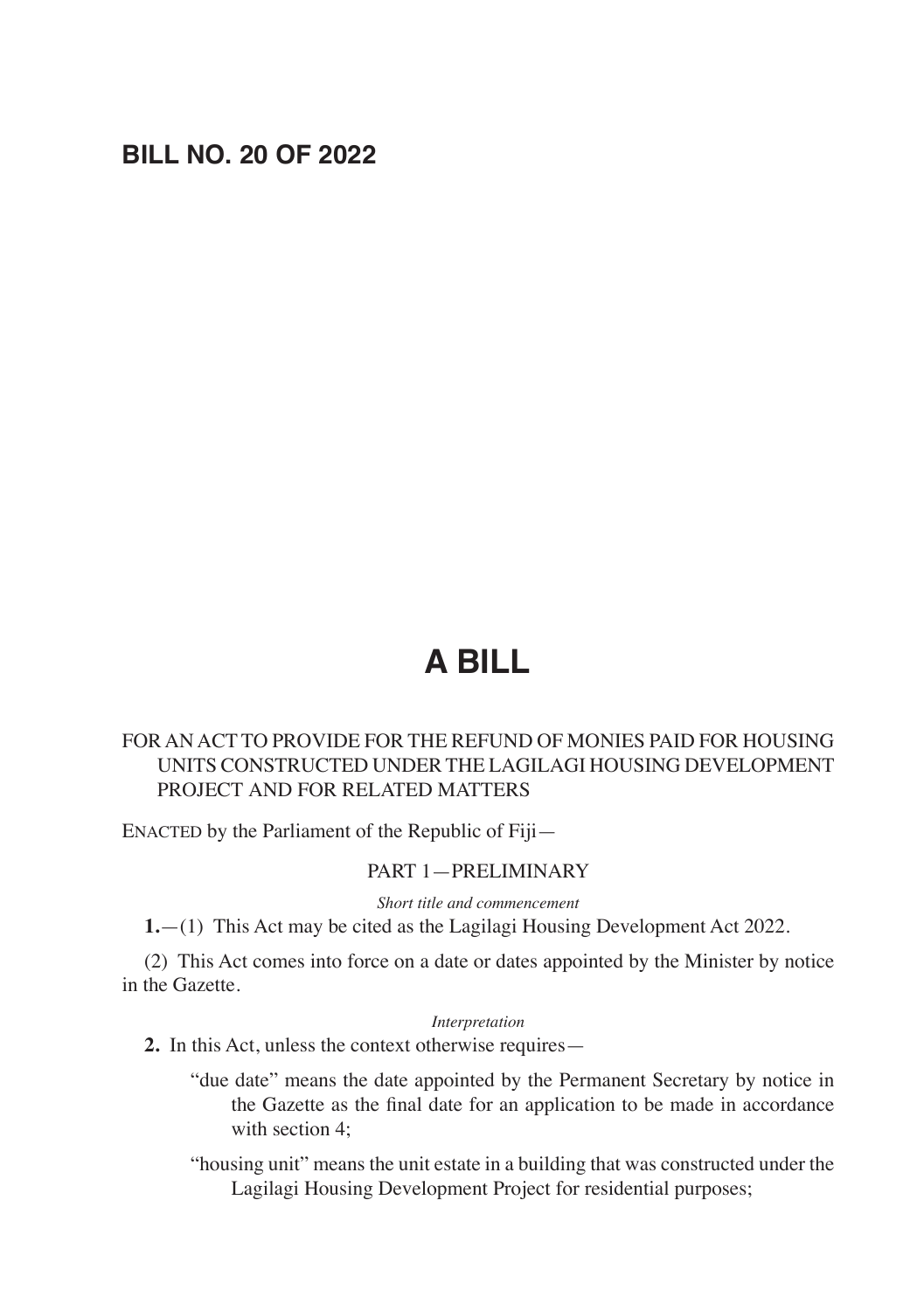- "Lagilagi Housing Development Project" means the project that was managed and overseen by PCN for the construction of affordable housing units;
- "Minister" means the Minister responsible for housing and community development;
- "Ministry" means the Ministry responsible for housing and community development;
- "PCN" means the People's Community Network Central Division Branch which was incorporated on 19 July 2007 under the Charitable Trusts Act 1945; and
	- "Permanent Secretary" means the Permanent Secretary for housing and community development.

#### *Act to bind the State*

**3.** This Act binds the State.

#### PART 2—REFUNDS

#### *Refund of money*

**4.**—(1) If a person paid a sum of money to PCN for a housing unit and the person has not been provided the housing unit by PCN, the person may apply to the Permanent Secretary on or before the due date for refund of the money (**applicant**).

- (2) The application must be made in such manner and form as prescribed by regulations.
- (3) The applicant—
	- *(a)* must be a Fijian citizen;
	- *(b)* must provide information regarding payment of the money to PCN as required by regulations; and
	- *(c)* may submit any written agreement executed by the applicant and PCN.

(4) If an application is not made on or before the due date, the Permanent Secretary may extend the time for making the application provided the applicant satisfies the Permanent Secretary that there are reasonable grounds for the delay in making the application.

(5) For the avoidance of doubt, if a person does not comply with the requirements by regulations in relation to payment of the money to PCN, the person is not entitled to any claim of the refund or any housing unit.

#### *Consideration of application*

**5.**—(1) The Permanent Secretary must, as soon as practicable following the receipt of the application, consider the application.

(2) In considering the application, the Permanent Secretary may require the applicant or request any other person to provide such particulars and information as the Permanent Secretary deems necessary.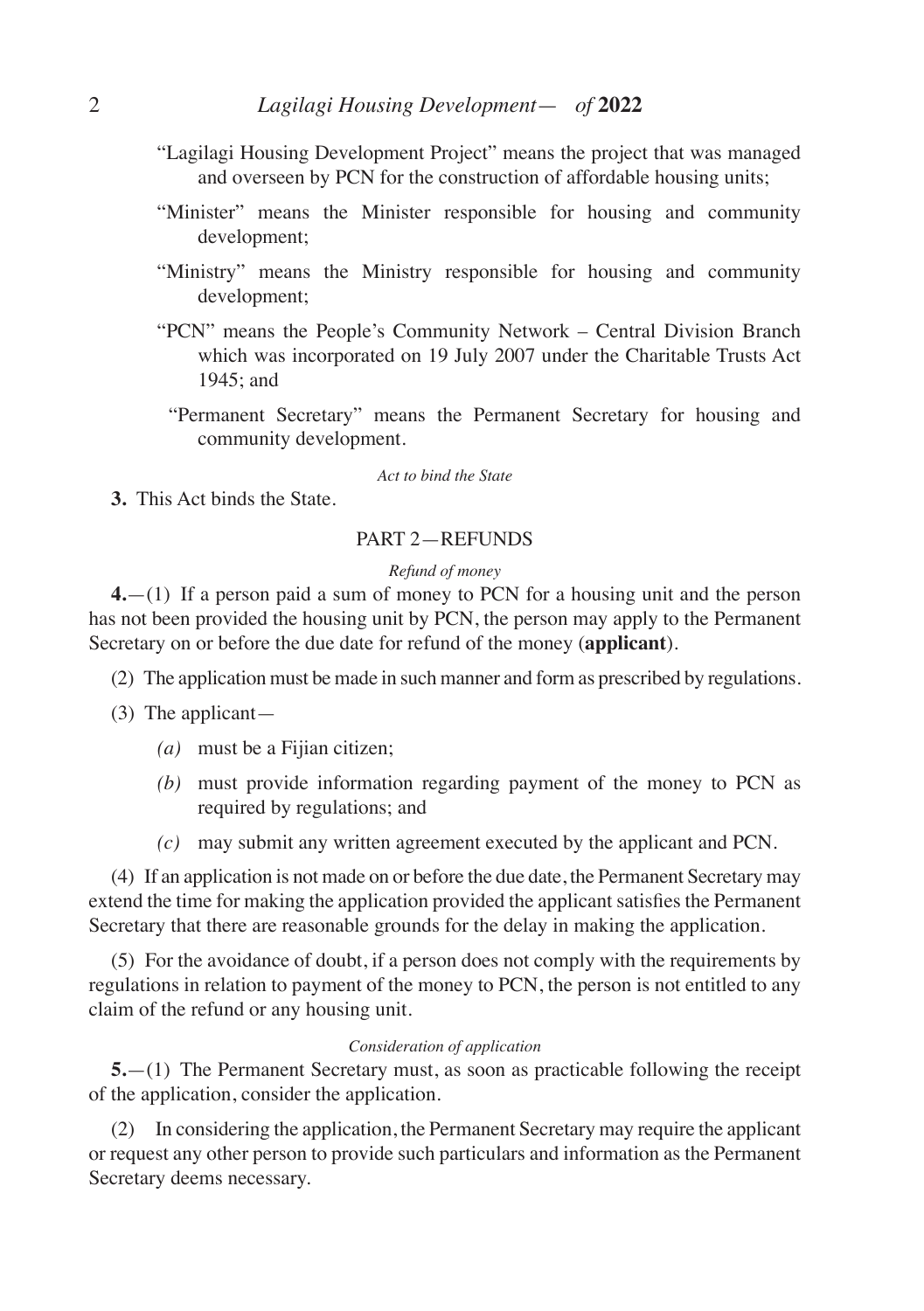#### *Payment of refund*

**6.** If the Permanent Secretary is satisfied that the applicant paid money for a housing unit and the applicant has not been provided the housing unit by PCN and meets all the requirements of section 4, the Ministry must, with the approval of the Permanent Secretary, refund the money to the applicant.

## PART 3—MISCELLANEOUS

#### *Regulations*

**7.**—(1) The Minister may make regulations to prescribe matters that are required or permitted by this Act to be prescribed or are necessary or convenient to be prescribed for carrying out or giving effect to this Act and generally for achieving the purposes of this Act.

(2) Without affecting the generality of subsection (1), the Minister may make regulations prescribing offences and penalties not exceeding a fine of \$20,000 or imprisonment for a term of 10 years or both.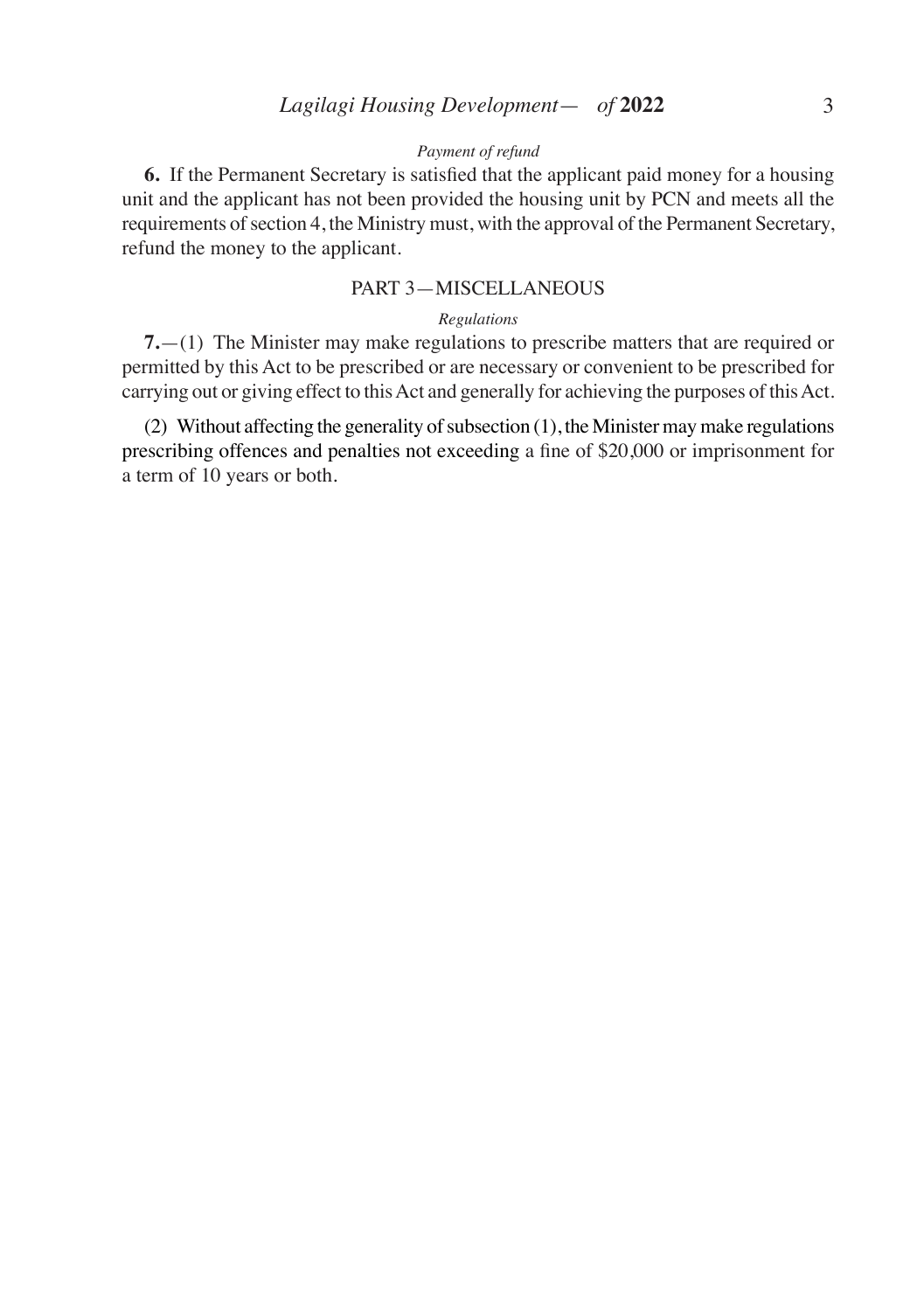*Office of the Attorney-General Suvavou House Suva*

*March 2022*

# **LAGILAGI HOUSING DEVELOPMENT BILL 2022** ––––––––

# **EXPLANATORY NOTE**

*(This note is not part of the Bill and is intended only to indicate its general effect)*

## **1.0 BACKGROUND**

- 1.1 In 2014, the People's Community Network Fiji Central Division Branch (**'PCN'**) entered into a grant agreement with the Fijian Government to undertake the Lagilagi Housing Project at Jittu Estate, Raiwaqa (**'Lagilagi Project'**).
- 1.2 The main objective of the Lagilagi Project was to design and construct units for eligible low income earners with an opportunity for home ownership and conducive payment terms that are affordable.
- 1.3 For the purposes of the Lagilagi Project, PCN was granted a lease for a period of 99 years to build 152 homes together with a community hall and kindergarten.
- 1.4 PCN collected deposits in excess of \$2 million from more than 300 people, including people who did not live in Jittu Estate. A substantial number of these people gave up their hard earned savings in the hopes of obtaining a housing unit under the Lagilagi Project.
- 1.5 The money has disappeared. PCN has also just been deregistered as a charitable trust.
- 1.6 The Lagilagi Housing Development Bill 2022 (**'Bill'**) seeks to provide a refund mechanism for all those who were promised a housing unit by PCN and did not receive any such unit.

### **2.0 CLAUSES**

2.1 Clause 1 of the Bill provides for the short title and commencement. If passed by Parliament, the new legislation will come into force on a date or dates appointed by the Minister by notice in the Gazette.